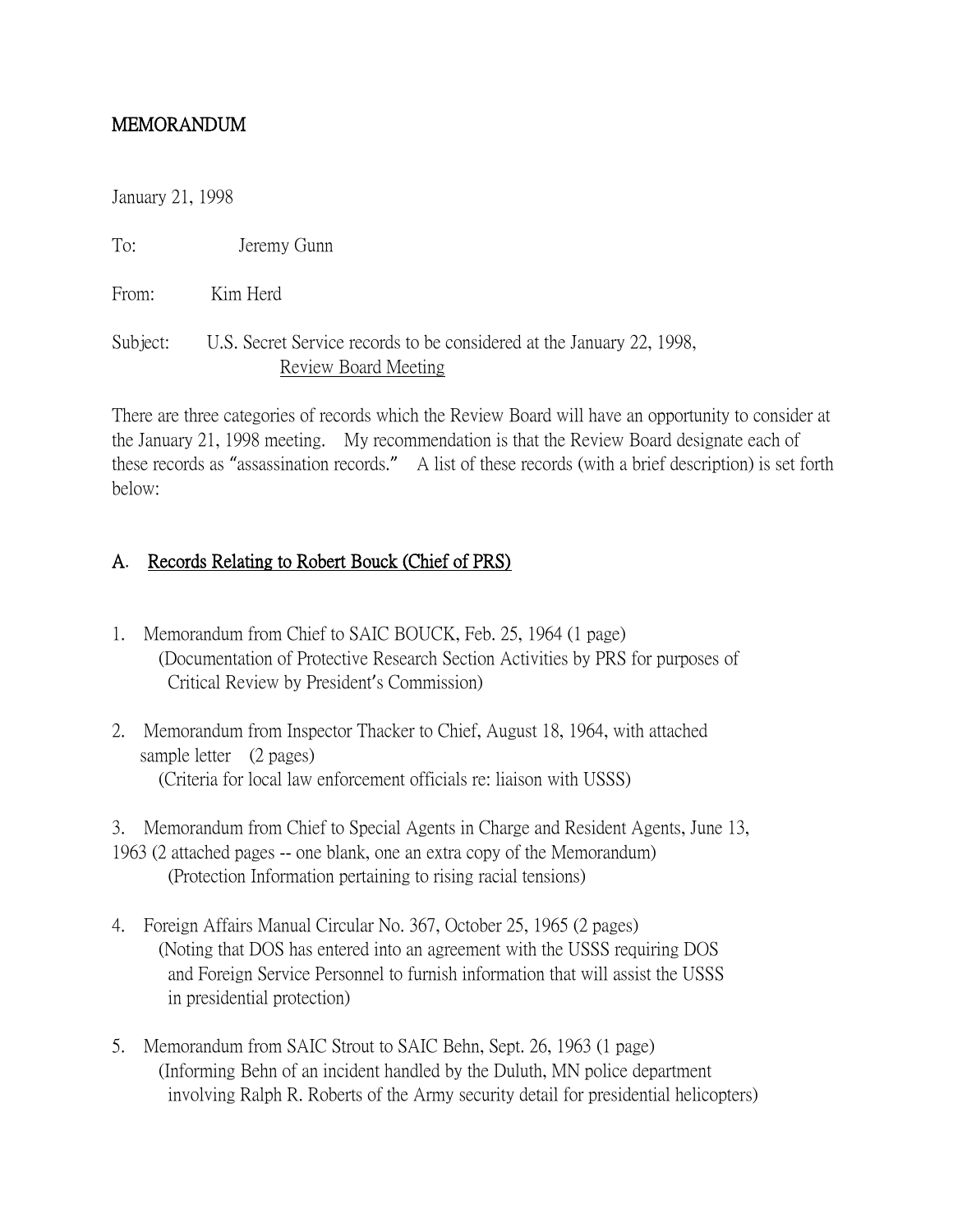- 6. Memorandum from John E. Campion to Chief, March 4, 1964 (1 page) (Relating the results of a meeting between Campion and Bouck and Pat Coyne and Russell Ash regarding the approach to setting up liaison with other agencies for presidential protection)
- 7. Memorandum from Chief to SAIC Behn, July 9, 1997 (1 page) (Referring to Behn's Memorandum of July 6, 1994, regarding follow-up cars)
- 8. Memorandum from SAIC Bouck to Chief, January 2, 1963 (probably should be January 2, 1964) regarding update on Protective Research Projects (6 pages) with four attachments as follows:
	- Attachment #1: Memorandum for Dr. Fubini, December 12, 1963 (14 pages) (Protection of the President's Automobile - Progress Report - "The Quick Fix")
	- Attachment #2: "To Commanding General," December 19, 1963 (5 pages) (Summary of First Preliminary Test of Armor for Special DOD Vehicle)
	- Attachment #3: Memorandum for Dr. Sproull, Dec. 26, 1963 (9 pages) ( Project STAR - Security Threat Analysis and Research)
	- Attachment #4: "Proposed Staffing Requirements Needed by the Protective Research Section," January 2, 1963 (5 pages) (NOTE: This document probably contains a typo on the date - should be Jan. 1964?)
- 9. Memorandum from SA Pine to SAIC Bouck, April 25, 1964 (Information relevant to Civil Rights Demonstrators)
- 10. Memorandum from SAIC Behn to SAIC Bouck, October 9, 1962 (Bullet Resistant Tires and Fuel Tanks for Presidential Automobiles)

## B. White House Detail Records

1. Memorandum from Chief to SAICS and Resident Agents, dated November 22, 1963, regarding Daily Report Form 1587 and Employee Monthly Activity Report Form (1659) (1 page)

2. Daily Reports (Form 1587) prepared by SA John Joe Howlett (1 page each)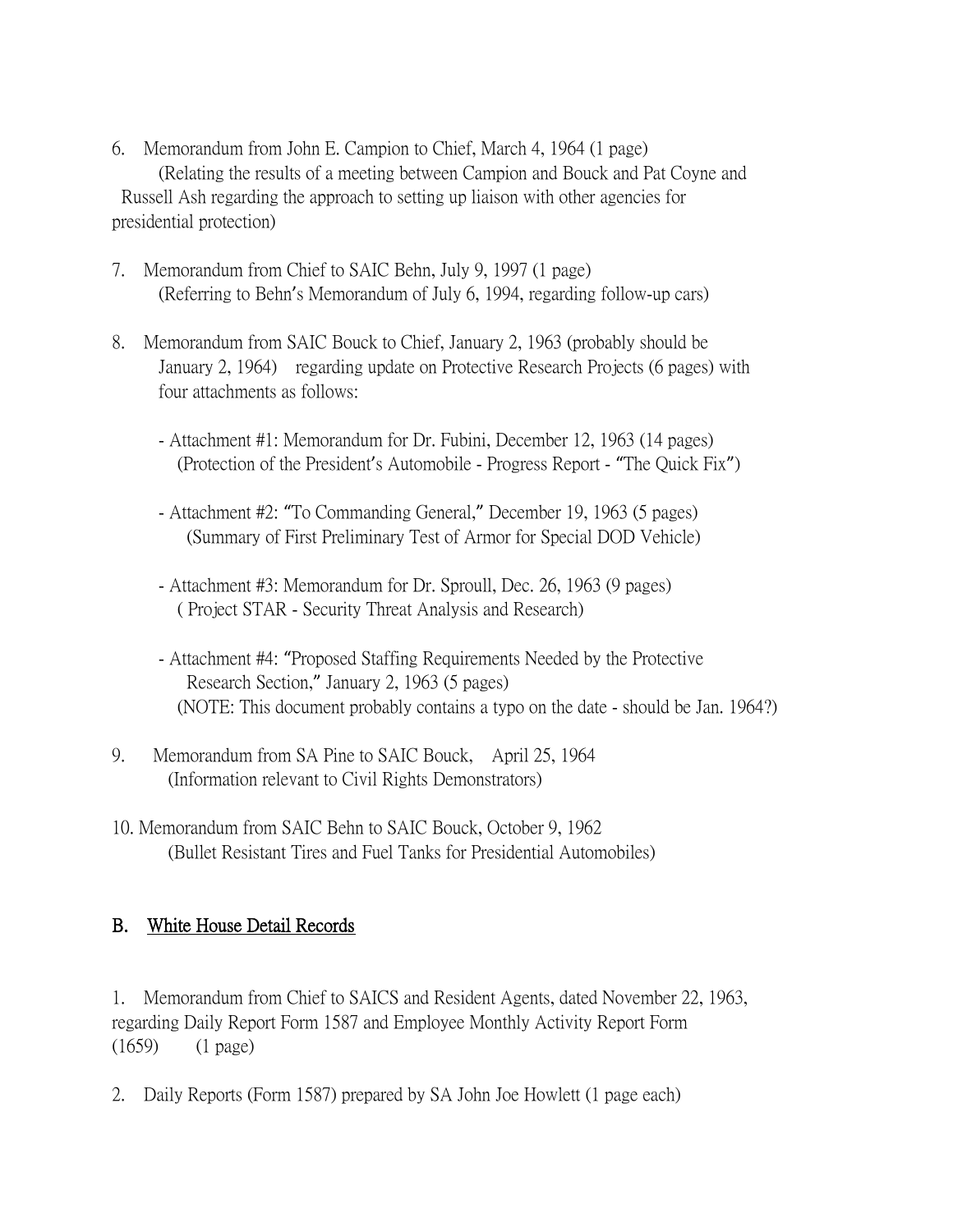- January 26, 1964
- January 27, 1964
- January 28, 1964
- January 29, 1964
- January 30, 1964
- January 31, 1964
- February 1, 1964
- February 2, 1964
- February 3, 1964
- February 4, 1964
- February 5, 1964
- February 9, 1964
- February 10-14, 1964
- February 15-16, 1964
- April 13, 1964
- April 14, 1964
- April 15, 1964

Total: 17 reports

3. Daily Reports prepared by SA Elmer W. Moore (describing the protection of Chief Justice Earl Warren)

February 1, 1964 - September 6, 1964

Total: 30 reports (one page each)

- 4. Memorandum from Assistant Chief Wildy to Chief, November 25, 1964 (1 page) (Regarding availability of proper dress attire for special agents and reminder of USSS policy relative to the use of intoxicants)
- 5. Memorandum from ASAIC Roy Kellerman to All Personnel, Nov. 25, 1964 (1 page) (Regarding attire of special agents while they are detailed to LBJ's ranch)
- 6. Memorandum from ASAIC Roy Kellerman to All Personnel, November 25, 1964 (Reprints USSS Rule of Conduct pertaining to Use of Intoxicants)
- 7. Memorandum from SAIC Youngblood to Chief, March 18, 1965 (Relating to USSS policy regarding "Guidelines for Law Enforcement Officers in Presidential Protection Assignments")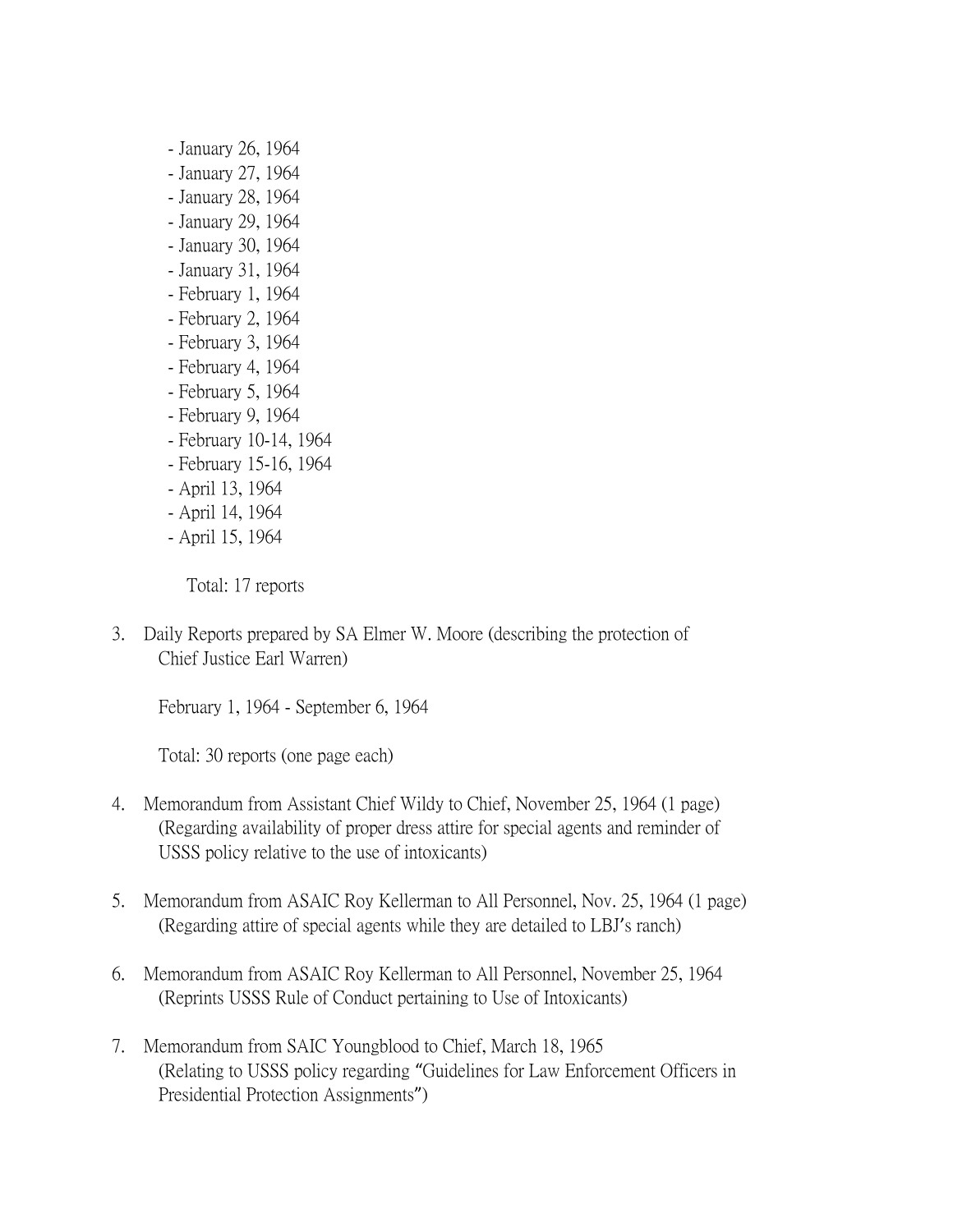8. USSS Employee's Monthly Activity Report (Form 1659) for 29 members of the White House Detail for November and December, 1963.

Two pages each for the following:

 William R. Greer Jerry D. Kivett Samuel A. Kinney Winston G. Lawson Donald J. Lawton Paul E. Landis, Jr. Richard E. Johnson Andrew E. Berger John Joe Howlett George W. Hickey, Jr. Robert A. Steuart Henry J. Rybka Warren W. Taylor John J. O'Leary John D. Ready William H. Patterson William T. McIntyre Stewart G. Stout Ernest E. Olsson, Jr. Roger C. Warner Rufus W. Youngblood Forrest V. Sorrels Emory P. Roberts Samuel E. Sulliman Clinton J. Hill Thomas L. Johns Roy H. Kellerman Glen A. Bennett David B. Grant

Total: 58 pages

## C. Protective Intelligence Files of William Somersett and Joseph Milteer